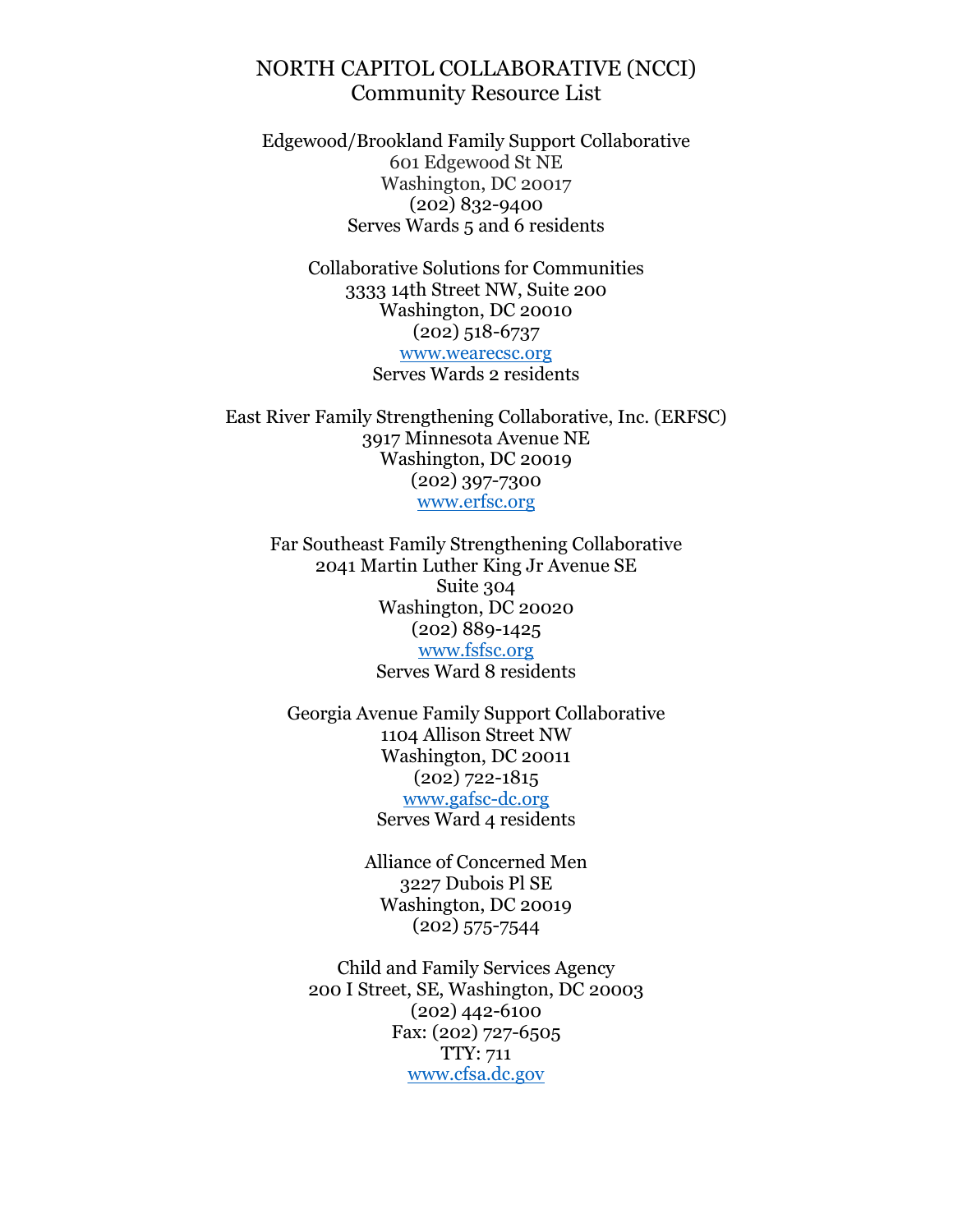Child Support Services Division 441 4th Street NW, Suite 550N Washington, DC 20001 (202) 442-9000 [www.cssd.dc.gov](http://www.cssd.dc.gov/)

Community Connections 801 Pennsylvania Avenue, SE Suite 201 Washington, DC 20003 (202) 546-1512 [www.communityconnectionsdc.org](http://www.communityconnectionsdc.org/)

Community Preservation and Development Corporation 8403 Colesville Road, Suite 1150 Silver Spring, MD 20910 (202) 895-8900 [www.cpdc.org](http://www.cpdc.org/)

> Council of the District of Columbia 1350 Pennsylvania Avenue, NW Washington, DC 20004 [www.dccouncil.us](http://www.dccouncil.us/)

> > Daybreak Ministries 5017 Banks Place, NE Washington, DC 20001 (202) 396-5710 [www.daybreakkids.org](http://www.daybreakkids.org/)

DC Office on Aging 500 K Street, NE, Washington, DC 20002 (202) 724-5626 TTY: 711 [www.dcos.dc.gov](http://www.dcos.dc.gov/)

Department of Employment Services 4058 Minnesota Avenue, NE, Washington, DC 20019 Phone: (202) 724-7000 TTY: (202) 698-4817 [www.does.dc.gov/services](http://www.does.dc.gov/services)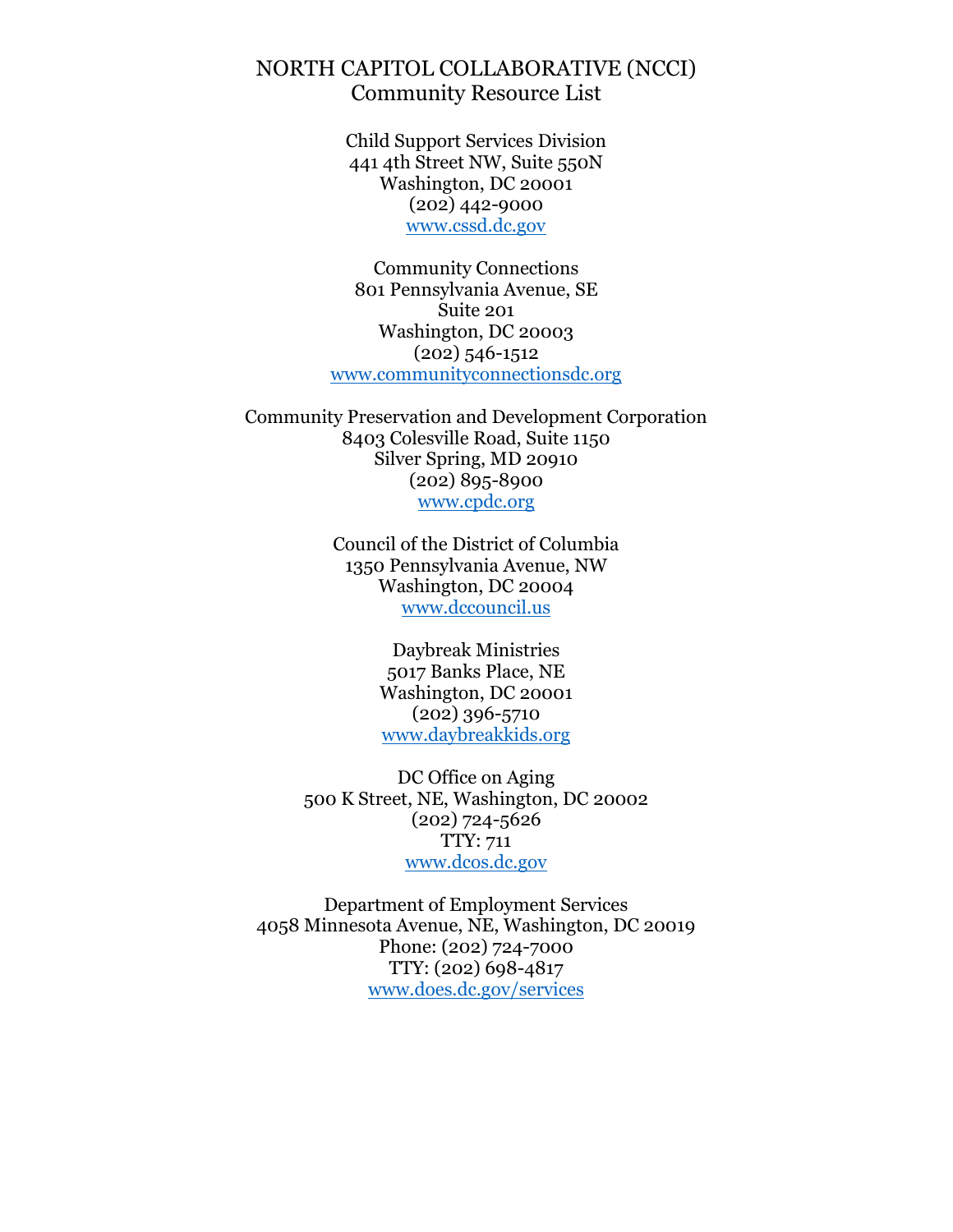> DC Department of Human Services 64 New York Avenue, NE 6th Floor Washington, DC 20002 (202) 671-4200 [www.dhs.dc.gov](http://www.dhs.dc.gov/)

DC Department of Behavioral Health 64 New York Avenue, NE, 3rd Floor, Washington, DC 20002 Phone: (202) 673-2200 TTY: (202) 673-7500 24 Hour Access: 1 (888) 793-4357

> DC Housing Authority 1133 North Capitol Street NE Washington, DC 20002 (202) 535-1000 [www.dchousing.org](http://www.dchousing.org/)

D.C. Hypothermia Hotline (202) 399-7093 Dial: 311

DC Children and Youth Investment Trust Corporation 1400 16th Street, NW, Suite 500 Washington, DC 20036 (202) 347-4441

DC SAFE SAFETY ALERT: If you are in danger, please use a safer computer, call 911 or local hotline at 1-844-443-5732 [www.dcsafe.org](http://www.dcsafe.org/)

> Greater Greater Washington 1325 G Street, NW Washington, DC 20005 (202) 955-5890 [www.ggwash.org](http://www.ggwash.org/)

Housing Counseling Services 2410 17th Street, N.W., Suite 100 (202) 667-7006 Washington, DC 20009 [www.housingetc.org](http://www.housingetc.org/)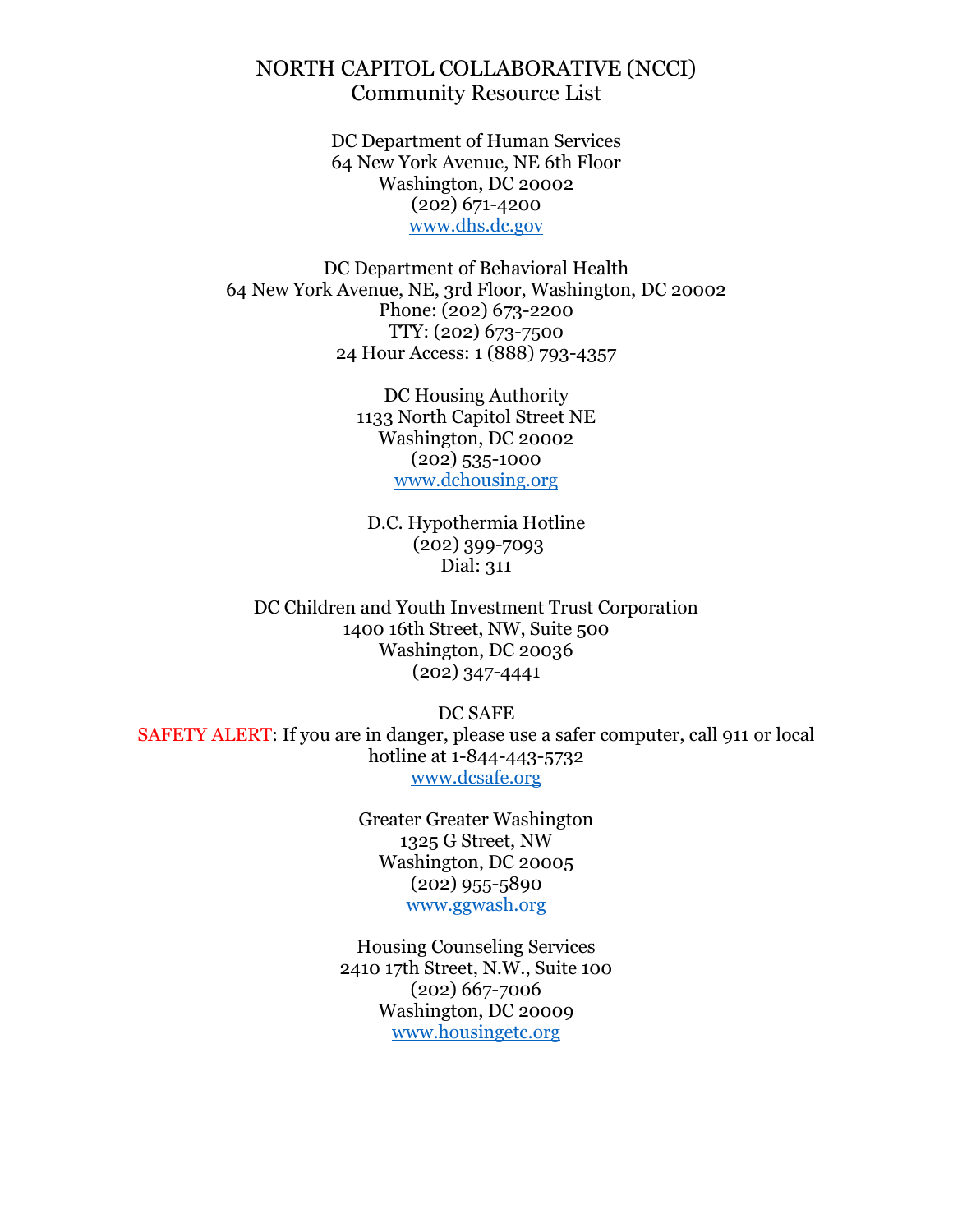National Caucus and Center on Black Aged, Inc. 1220 L Street, NW Suite 800 Washington, DC 20005  $(202)$  637-8400 [www.ncba-aging.org](http://www.ncba-aging.org/)

National Center for Children and Families 1438 Rhode Island Avenue NE Washington, DC 20018 Tel (202) 543-3217 [www.nccf-cares.org](http://www.nccf-cares.org/)

> Sasha Bruce Youthwork 741 8th Street, SE Washington, DC 20003 Emergency: (202) 547-7777 Information: (202) 675.9340 [www.sashabruce.org](http://www.sashabruce.org/)

Senior Community Service Employment Program 4058 Minnesota Avenue, NE Washington, DC 20019 Phone: (202) 724-7000 TTY: (202) 698-4817 [www.does.dc.gov/service/senior-community-service-employment-program](http://www.does.dc.gov/service/senior-community-service-employment-program)

> So Others Might Eat (SOME) 71 O Street, NW Washington, DC 20001 (202) 797-8806 [www.some.org](http://www.some.org/)

Suicide Prevention Hotline 1-800-273-8255

United Planning Organization (UPO) 301 Rhode Island Avenue, NW Washington, DC 20001 (202) 238-4609 [www.upo.org](http://www.upo.org/)